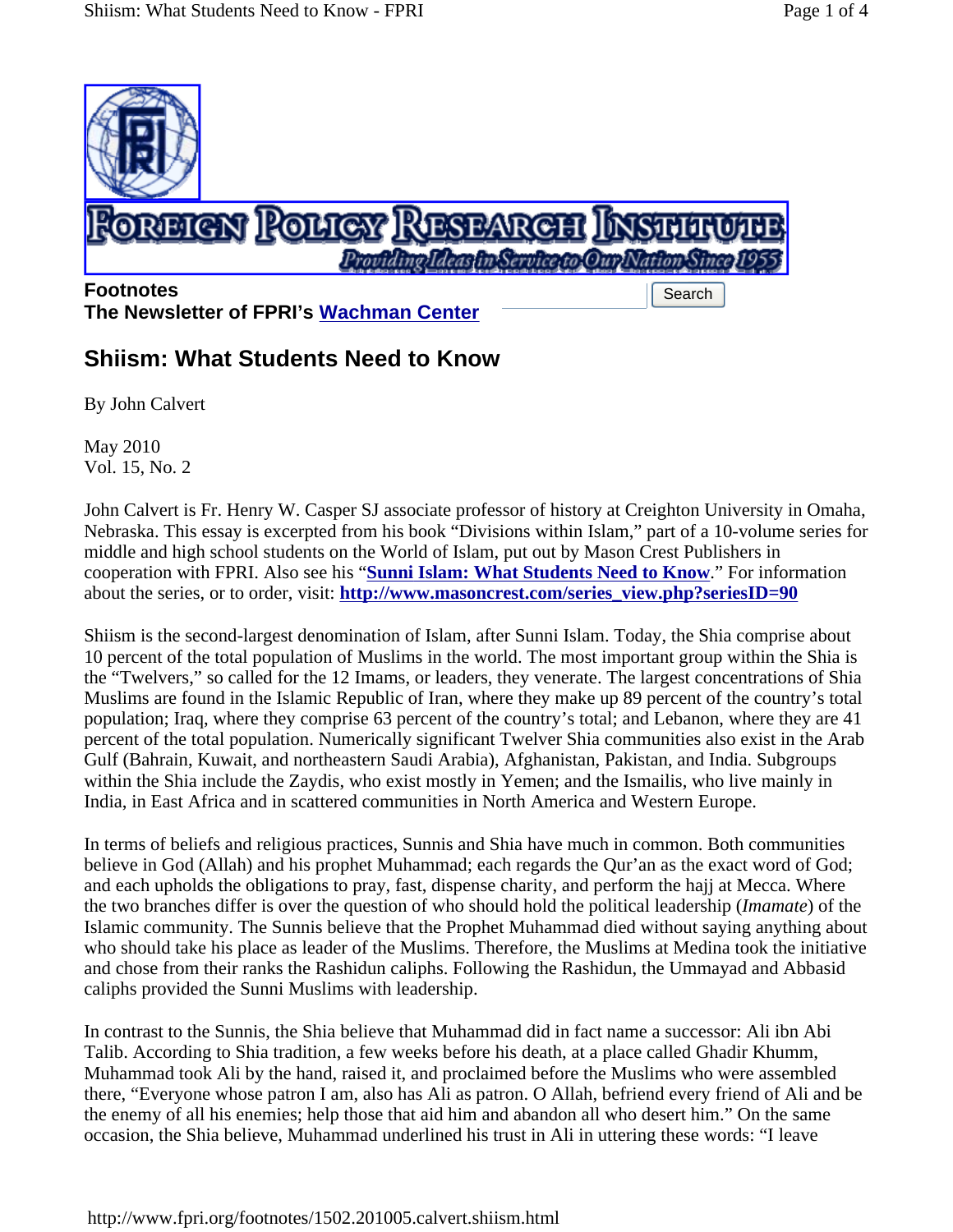behind you two things which, if you cleave them, you will never go astray—that is, the Book of Allah and my offspring from my family [Ahl al-Bayt]."

For the Shia, Muhammad's statements at Ghadir Khumm confirm his—and God's—trust in Ali. Muhammad's affection and support for Ali were evident from the beginning. Ali was both Muhammad's cousin and his son-in-law—he was married to Muhammad's daughter Fatima. Having no surviving male heir, Muhammad loved Ali's sons, Hasan and Husayn. Moreover, Ali had been the first male to believe in Muhammad and the divine message that he preached. In the Shia view, these distinctions pointed to Ali's position as legitimate heir to Muhammad.

However, Ali was at first prevented from assuming the Imamate. As discussed earlier, other Companions of the Prophet—Abu Bakr, Umar, and Uthman—assumed the Imamate instead.1 Only in 656 did the Muslims at Medina elect Ali as community leader. In the Shia view, this is a position that he should have held up on the death of Muhammad. Almost immediately, Mu'awiyya, the Muslim governor of Syria, challenged Ali. The brief civil war between the two produced no clear victor. However, Ali's murder in 661 at the hands of a dissident group called the Kharijites cleared the way for Mu'awiyya to secure his claim to the caliphate. Mu'awiyya made sure that his son, Yazid, succeeded him. The dynasty that Mu'awiyya founded is the Umayyads, named after the clan within the Quraysh tribe to which he belonged.

Those who expressed a special loyalty or devotion to Ali took the title *Shiat Ali*, "the party (or faction) of Ali." From this phrase comes the simpler name, Shia. Gradually, over a period of three or four centuries, the Shia formed a distinct group, or sect, within Islam. Specifically, Shia doctrine holds that not only Ali, but all of the descendants of the Prophet Muhammad through the line of Ali and Fatima, were most qualified to hold supreme political and religious authority over the Islamic community. Each descendant named the person within the family lineage who should succeed him. The Shia refer to these descendants of the Prophet as Imams (not to be confused with the prayer leader of a mosque, who is also called an imam). According to the Shia, the Sunni caliphs, including the Rashidun, Umayyads, and Abbasids, were usurpers who took over the leadership of the Islamic community by means of force and cunning. The authority of the Sunni caliphs, in the Shia view, is illegitimate.

For the Shia, the Imam is the inheritor of the teachings of the Prophet Muhammad. Imams thus have a special religious role that the Sunni caliphs did not possess. According to the Shia, God granted Muhammad special wisdom, which he transmitted to Ali, the first Imam. This wisdom then passed to the other descendants of Ali and Fatima. The Imams are not prophets. Both Shia and Sunnis agree that prophecy ended with the death of Muhammad. However, in the Shia view, the Imams are infallible. Because God preserves them from sin and error, their judgment on religious and worldly affairs is perfect. They can understand the hidden meanings of the Qur'an. Moreover, their insight allows them to interpret scripture in ways that take into consideration the changing circumstances of daily life. In some ways, the Shia Imams fulfill the role of community consensus in the Sunni tradition. Whereas in Sunni Islam, religious understanding emerges from the common agreement of the Islamic community, particularly the religious scholars (ulama), in Shiism understanding comes from the expert guidance of the Imams.

One of the key statements in the Qur'an around which much of the understanding on this issue rests is the verse "O believers! Obey God and obey the Apostle and those who have been given authority among you" (Qur'an 4:59). For Sunnis, "those who have been given authority" are rulers (caliphs and sultans), but for the Shia this expression refers to the Imams.

The Imams provided religious guidance to their followers and contributed to the development of Shia thought. For example, the sixth Imam, Ja'far al-Sadiq (705-765), formulated the basic principles of Shia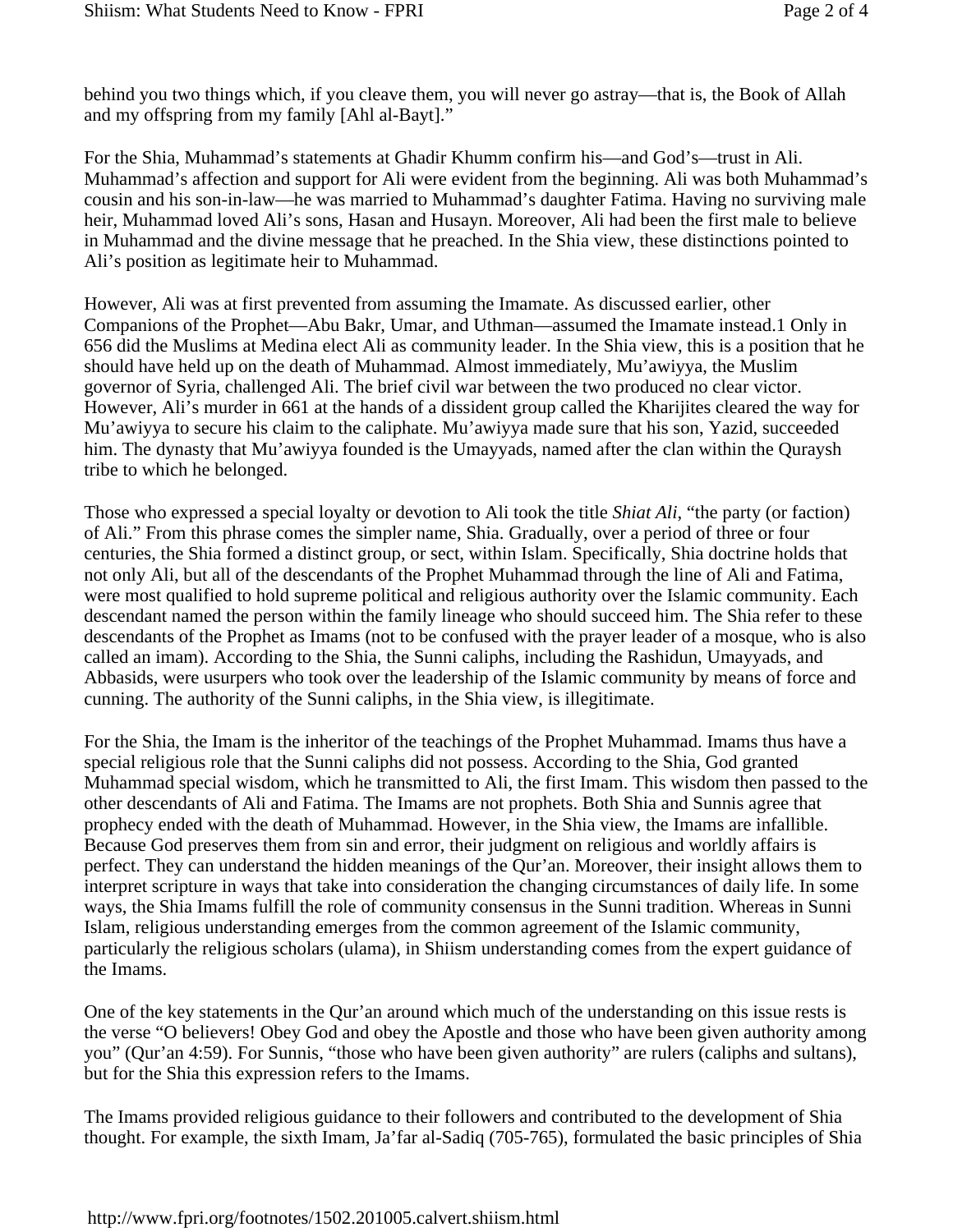law. However, with the exception of Ali, the Sunni caliphs—Umayyad and Abbasid—never allowed the Imams to assume their roles as religious and political leaders of the Muslim community. The Sunni authorities persecuted and harassed the Imams and their followers. The Abbasid caliph Harun al-Rashid had the seventh Imam, Musa al-Kazim, killed. The Shia doctrine of *taqiyya* ("religious dissimulation"), by which the Shia considered it acceptable to conceal one's true allegiance in the face of adversity, derived from this situation of persecution.

The Shia hold Ali's second son, Husayn, whom they count as the third Imam, in high regard. During the first year of the caliph Yazid's reign, men who had supported Husayn's murdered father persuaded him to challenge the authority of the new Umayyad caliph. Husayn complied with the request and left Mecca with a force of 72 fighting men and their families. His destination was the city of Kufa in Iraq, where he could count on considerable support in his effort to assume the leadership of the Muslims. However, before Husayn reached Kufa, a much larger Umayyad force attacked his party at a place called Karbala. The Umayyads subjected Husayn's companions to an unrelenting volley of arrows. One by one, Husayn's supporters fell until among the fighters, only he remained standing. Finally, they Umayyads killed Husayn in the fighting. The Umayyads took captive the surviving women and children and decapitated the bodies of the fallen fighters, leaving them unburied. The massacre took place in the year 680, on October 10—the 10th (i class="foreign" lang="ar">Ashura, in Arabic) of the Muslim month of Muharram. Afterward, Yazid's victorious army took Husayn's head to the Umayyad capital of Damascus and put it on display. However, Husayn's son Ali, known as Zayn al-Abdin, survived Karbala to carry on the genealogical line. The Shia consider him to have been the fourth Imam.

In the Shia perspective, Husayn is a great martyr, someone who sacrificed his life for justice and the greater good. Each year, on the 10th of Muharram, Shia communities everywhere commemorate

Husayn's death in public processions of mourning and reenactments (*ta*'*ziya*) of the tragedy at Karbala.

The latter usually take place in large halls called *husaniyyat* built near mosques or in town and city squares. Accompanied by poems and lamentations, actors portray Husayn and his companions and the Umayyad leaders held responsible for the massacre. For the Shia, the story of Husayn's martyrdom calls to mind the suffering that takes place in the world, and the fact that sometimes injustice and tyranny will triumph over justice and goodness. The ritual mourning for Husayn enables Shia to come to terms with this reality and dedicate themselves to God's truth. Throughout history, Shia have reviled unpopular governments by associating them with the opponents of the Imam Husayn.

The Shia venerate the tomb of Husayn at Karbala, that of Ali at Najaf, and the tombs of other subsequent Imams as shrines. Shia will attempt to visit these holy places as pilgrims and will make every effort to bring the bodies of their dead relatives for burial in their environs.

You may forward this email as you like provided that you send it in its entirety, attribute it to the Foreign Policy Research Institute, and include our web address (www.fpri.org). If you post it on a mailing list, please contact FPRI with the name, location, purpose, and number of recipients of the mailing list.

If you receive this as a forward and would like to be placed directly on our mailing lists, send email to FPRI@fpri.org. Include your name, address, and affiliation. For further information, contact Alan Luxenberg at (215) 732-3774 x105.

## **Become an FPRI member**